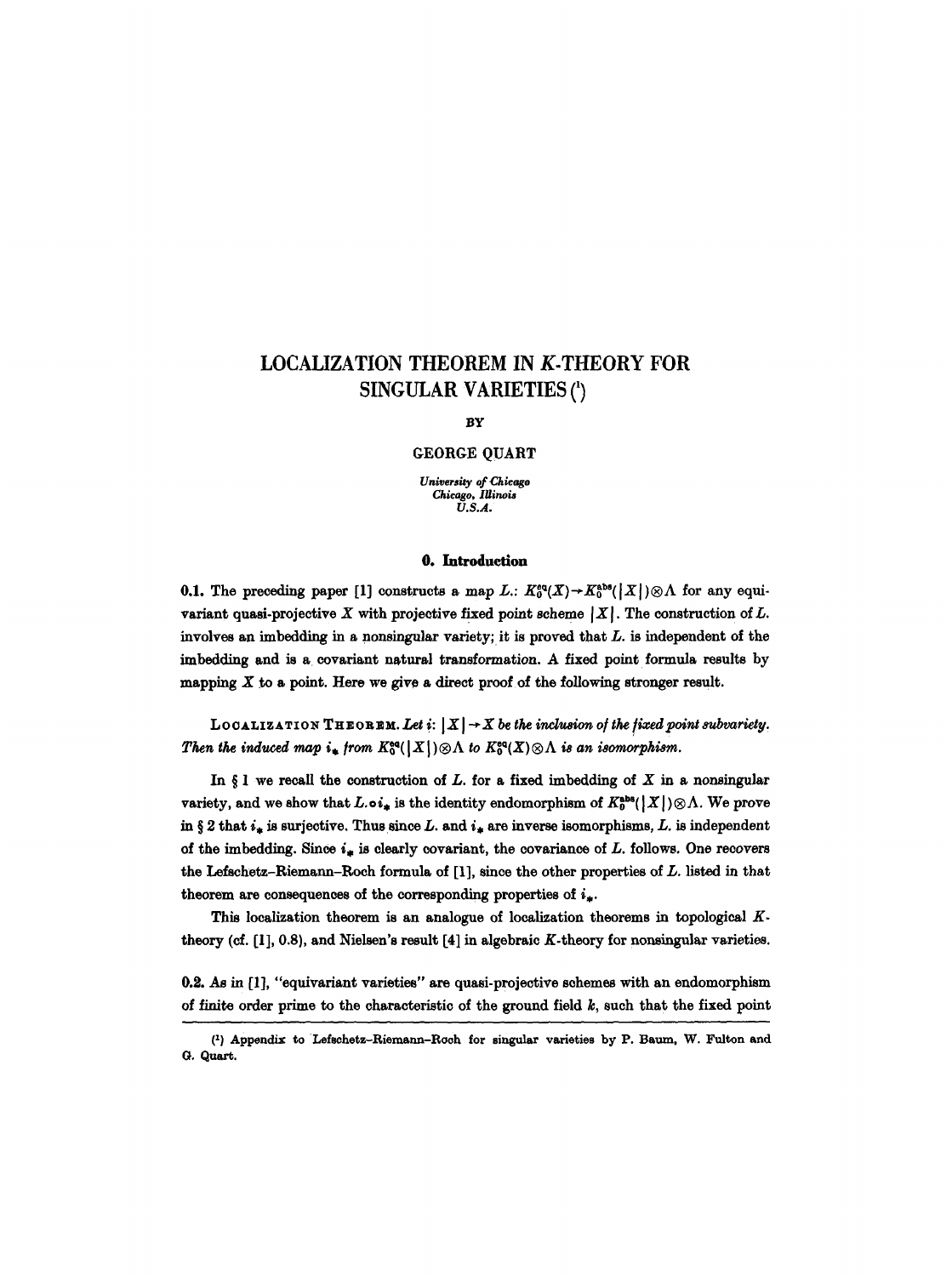### $214$  G. QUART

scheme is projective;  $\Lambda$  is the localization of  $Z[k]$  at the multiplicative set generated by  $\{([1]-[\lambda])\}\lambda$  is a root of unity and  $\lambda+1\}$ . Other notations are as in [1].

0.3. I thank P. Baum, A. Landman, R. MacPherson, and M. Rosen. I am especially grateful to W. Fulton.

#### 1. Injectivity of  $i_*$

Here we make explicit without relative K-groups the map  $L$ . of [1] for a fixed imbedding  $X \subset M$ .

Let  $\alpha: X \rightarrow M$  be a fixed closed embedding where M is a nonsingular variety. Let  $\mathcal F$ be an equivariant coherent sheaf on X and suppose  $\mathcal{L}'$  and  $\mathcal{L}''$  are two complexes of equivariant locally free sheaves on M that resolve  $\alpha_* \mathcal{F}$ . There is a third resolution  $\mathcal{L}$ ."" of  $\alpha_*$  **J** by locally free equivariant sheaves on M which maps surjectively to  $\mathcal{L}'$  and  $\mathcal{L}''$ and induces the identity map on the zeroth degree equivariant homology sheaves; this follows from the fact that every coherent equivariant sheaf is the image of a locally free sheaf (cf. [3] p. 261) and the dominating sequence argument of Borel-Serre ([2], p. 107). The kernel of each of the surjections is an acyclic complex of equivariant locally free sheaves on M. Thus, for each q,  $H_q(\mathcal{L}^{\prime}|_{[M]}) = H_q(\mathcal{L}^{\prime\prime}|_{[M]}) = H_q(\mathcal{L}^{\prime\prime}|_{[M]})$  where  $H_q(\mathcal{L}^{\prime\prime}|_{[M]})$ is the qth equivariant homology sheaf of  $C^{(1)}$  restricted to  $|M|$ . Whence,  $\mathcal{H}_q(C, |_{|M|})$  is an equivariant sheaf on  $|M|$  with support on  $|X|$  determined up to canonical isomorphism. Also, if  $0 \to \mathcal{F}_1 \to \mathcal{F}_2 \to \mathcal{F}_3 \to 0$  is an exact sequence of equivariant coherent sheaves on X, there is an exact sequence of complexes of equivariant locally free sheaves  $0 \rightarrow \xi' \rightarrow \xi'' \rightarrow$  $\zeta$ ." $\rightarrow$  0 on M with each  $\zeta$ . exact in degree  $>$  0 and the map on the zeroth degree homology sheaves is  $0\rightarrow\alpha_*\mathcal{F}_1\rightarrow\alpha_*\mathcal{F}_2\rightarrow\alpha_*\mathcal{F}_3\rightarrow 0$ . After restricting  $0\rightarrow\xi'\rightarrow\xi''\rightarrow\xi'''\rightarrow 0$  to  $|M|$ , we obtain the usual long exact sequence in the  $\mathcal{H}_{q}$ 's:

$$
\ldots \to \mathcal{H}_q(\xi')|_{|M|}) \to \mathcal{H}_q(\xi'')|_{|M|}) \to \mathcal{H}_q(\xi''')|_{|M|}) \to \mathcal{H}_{q-1}(\xi')|_{|M|}) \to \ldots
$$

We define  $I^M: K_0^{eq}(X) \to K_0^{eq}(|X|)$  by the formula  $I^M([\mathcal{F}]) = \sum_{n=1}^{\infty} (-1)^n [\mathcal{H}_q(\mathcal{L}, \{M\}].$  Here we have identified the Grothendieck group of equivariant coherent sheaves on  $|M|$  with support on  $|X|$  with  $K_0^{eq}(|X|)$ .

Let  $\lambda_M \in K^0_{\epsilon q}(|M|) \otimes \Lambda$  be the alternating sum of exterior powers of the conormal bundle of  $|M|$  in  $M$ ;  $\lambda_M$  is a unit in  $K^0_{eq}(|M|) \otimes \Lambda$  (cf. [1], 0.5).

We define as in [1], the Lefschetz-Riemann-Roch map  $L: K_0^{eq}(X) \to K_0^{eq}([X]) \otimes \Lambda$  by  $L = |\alpha|^* (\lambda_M^{-1}) \cap I^M.$ 

The fact that  $i_*$  is injective after localization at S follows immediately from the fact that  $|\alpha|^*(\lambda_M)$  is invertible in  $K^0_{eq}(|X|) \otimes \Lambda$  and the following lemma.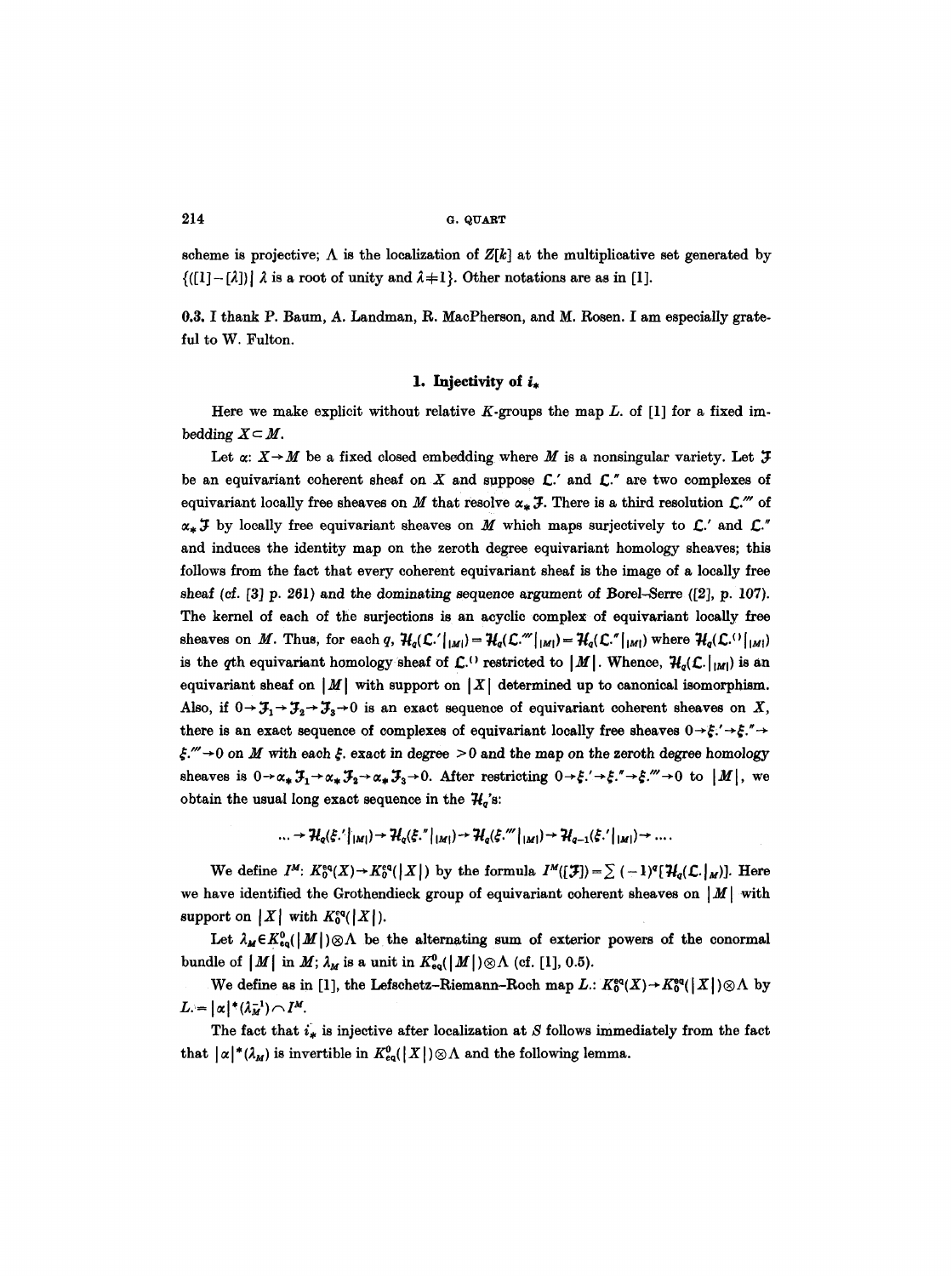LEMMA 1. *I<sup>M</sup>* oi<sub>n</sub> is equal to multiplication by  $\alpha^* (\lambda_M)$  as an endomorphism of  $K_0^{\text{eq}}(|X|)$ .

*Proof.* Let  $J$  be an equivariant coherent sheaf on  $|X|$  and a resolution of  $i_*J$  by locally free equivariant sheaves on M; C, is also a resolution of  $|\alpha|_* \mathcal{F}$  on M. Since  $\mathcal{F}$  is a sheaf on  $|X|$ , then

$$
\Lambda^{q}(N)\otimes_{|O_{|M|}} \mathcal{F} \approx (\Lambda^{q}(N)\otimes_{|O_{|M|}} O_{|X|})\otimes_{|O_{|X|}} \mathcal{F} \approx |\alpha|^{\ast}(\Lambda^{q}(N))\otimes_{|O_{|X|}} \mathcal{F},
$$

where  $\Lambda^{q}(N)$  is the qth exterior power of the conormal bundle of  $|M|$  in M equipped with its canonical endomorphism. Thus it suffices to show if  $J$  is an equivariant coherent sheaf on  $|M|$ , then  $H_q(\mathcal{L}.\vert_{|M|})$  is isomorphic to  $\Lambda^q(N)\otimes_{O_{kM}} \mathcal{F}$ . At the level of coherent sheaves on  $|M|$ , we have a canonical isomorphism from  $\mathcal{H}_q(\mathcal{L}.|_{|M|})$  to  $\Lambda^q(N) \otimes_{O_{|M|}} \mathcal{F}$  ([2], Prop. 12). We must see that this isomorphism is compatible with the endomorphisms of these coherent sheaves. Since this isomorphism is compatible when  $\mathfrak I$  is a locally free equivariant sheaf on  $|M|$  ([4], p. 91) and every coherent equivariant sheaf on  $|M|$  has a resolution by locally free equivariant sheaves on  $|M|$ , it suffices to apply a dimension shifting argument: if  $0 \rightarrow \mathcal{F}_1 \rightarrow \mathcal{F}_2 \rightarrow \mathcal{F}_3 \rightarrow 0$  is an exact sequence of coherent equivariant sheaves on  $|M|$ , then the isomorphism of [2] is compatible for  $\mathcal{F}_3$  if it is compatible for  $\mathcal{F}_1$  and  $\mathcal{F}_2$ . After writing out the long exact sequence in the  $H_q$ 's obtained from the short exact sequence of sheaves on |M| and applying the compatibility hypothesis to  $\mathfrak{I}_1$  and  $\mathfrak{I}_2$ , we obtain the compatibility for  $\mathfrak{F}_{3}$ .

We record the following facts concerning Poincaré duality for later use:

*Remark 1*. Suppose *M* is nonsingular. The duality map from  $K^0_{eq}(M)$  to  $K^{\text{eq}}_{0}(M)$  which takes the class of a locally free sheaf to its class as a coherent sheaf is an isomorphism; if  $J$  is a coherent sheaf and  $C$ . is a resolution by locally free equivariant sheaves on  $M$ , then  $[\mathcal{J}]\mapsto\sum (-1)^i [\mathcal{L}_i]$  is the inverse map. If  $y \in K_0^{\text{eq}}(M)$ , we denote its "dual" element in  $K_{\infty}^0(M)$  by  $y^*$ . In section 3 we give an example of a singular variety for which the duality map is S-torsion.

Remark 2. Suppose  $M$  is nonsingular and imbed  $M$  in itself by the identity. The map  $I^M$  from  $K^{eq}_{0}(M)$  to  $K^{eq}_{0}(|M|)$  is compatible with the restriction map  $i^*$  from  $K^{0}_{eq}(M)$  to  $K^0_{\text{eq}}(|M|)$ . Whence, the above lemma asserts if  $y \in K^{\text{eq}}_0(M)$ , we have

$$
i^*((i_*(y))^*) = \lambda_M \cap y^* \tag{1}
$$

in  $K_{eq}^0(|M|)$ . In particular, if  $\mathcal L$ . is a resolution on M of the structure sheaf of  $|M|$  with the identity endomorphism, then  $i^* (\sum (-1)^i [\mathcal{L}_i]) = \lambda_M$ , a unit in  $K^0_{eq}(|M|) \otimes \Lambda$ .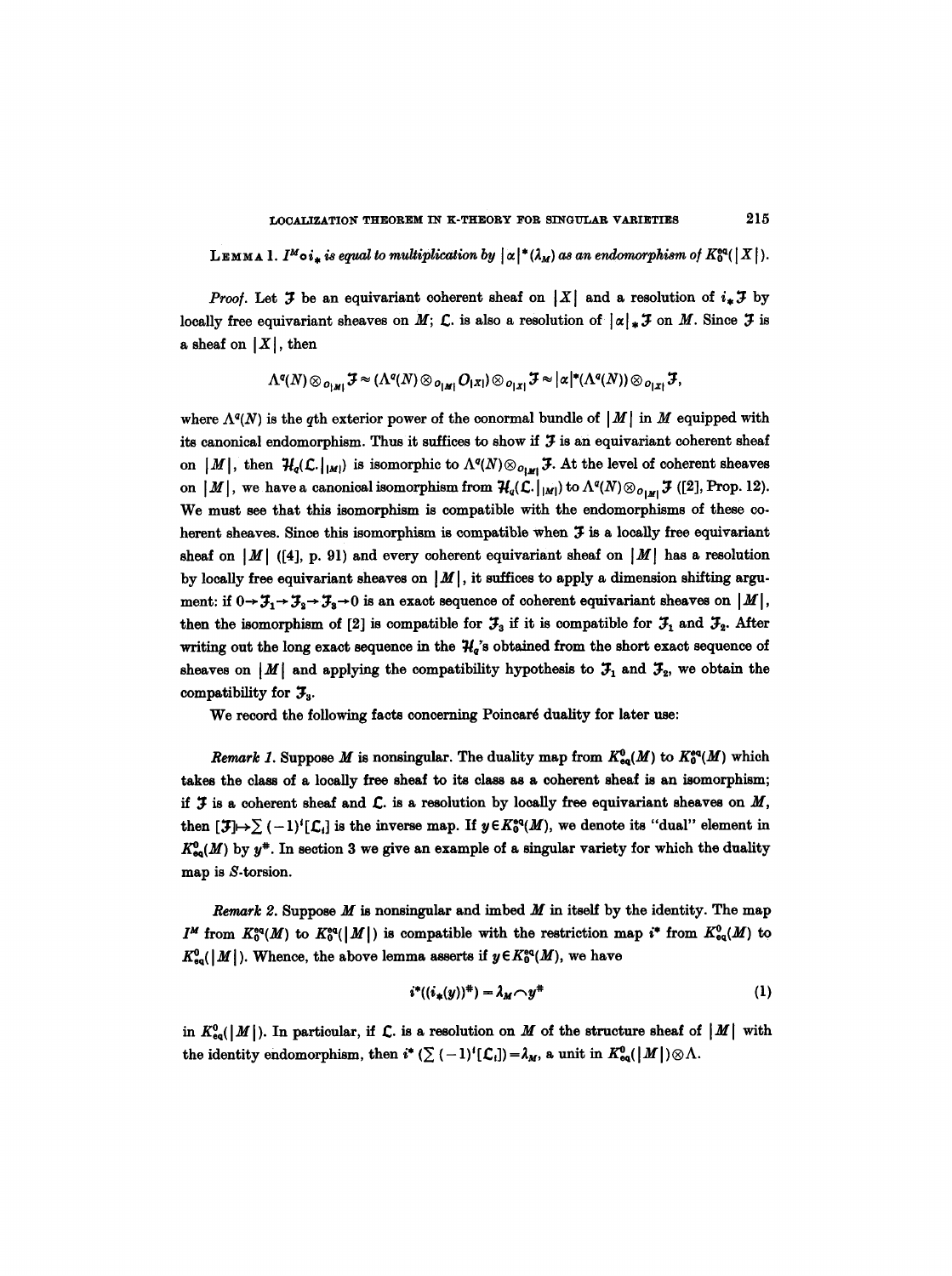$216$  G. QUART

*Remark 3.* Since  $\lambda_M$  is invertible after localization at S, then the formula (1) asserts that the composition

$$
K_0^{\text{eq}}(|M|) \xrightarrow{\phantom{aa}i_*} K_0^{\text{eq}}(M) \approx K_{\text{eq}}^0(M) \xrightarrow{\phantom{aa}i^*} K_{\text{eq}}^0|M|
$$

is an isomorphism after localization at  $S$  (the middle map is the duality isomorphism).

## § 2. Surjectivity of  $i_*$

We now reduce the surjectivity of  $i_{\star}$  after localization to a computation on projective space.

If p is a diagonal linear automorphism on projective n-space P, then  $K_{eq}^{0}(\mathbf{P})$  and  $K_{eq}^0(|P|)$  are free Z[k]-modules of rank  $(n+1)$  ([1], 2.3). Since the composition *i*\*o*i*<sub>\*</sub> is an isomorphism of  $K_{eq}^{0}(|P|)$  after localization by Remark 3 of § 1, we conclude that  $i^*$  from  $K_{\text{eq}}^0(P)$  to  $K_{\text{eq}}^0(|P|)$  is an isomorphism after localization at S. If  $\mathcal{L}$  is a resolution on P of the structure sheaf of  $|P|$  by locally free equivariant sheaves on P, then  $i^*(\sum (-1)^i [\mathcal{L}_i])$ is a unit in  $K^0(|P|) \otimes \Lambda$  (Remark 2 of § 1) and so  $\sum (-1)^i[\mathcal{L}_i]$  is a unit in  $K^0_{\text{eq}}(P^n) \otimes \Lambda$ .

To prove for an arbitrary equivariant variety X that  $i_*$  is surjective after localization, we fix an embedding  $\alpha: X \to \mathbf{P}$  where p is a diagonal linear automorphism of P (cf. [1]). Let  $\varphi = \alpha^* \left( \sum (-1)^i [\mathcal{L}_i] \right)$  in  $K^0_{eq}(X)$  where  $\mathcal{L}$ , is a resolution of the structure sheaf of  $|\mathbf{P}|$ by locally free equivariant sheaves on P.

LEMMA 2.  $\varphi$  *satisfies properties A and B:* 

- (A)  $\varphi$  is a unit in  $K^0_{\mathsf{eq}}(X)\otimes\Lambda$
- (B) *if*  $\Psi \in K_0^{eq}(X)$ , then  $\varphi \cap \Psi$  is in the image of  $i_*$ .

*Proof.* Since  $\alpha^*: K^0_{eq}(P) \to K^0_{eq}(X)$  is a ring homomorphism and  $(\sum (-1)^i [\mathcal{L}_i])$  is a unit in  $K^0_{eq}(\mathbf{P})$ , then  $\alpha^*$  ( $\sum (-1)^i [\mathcal{L}_i] = \varphi$  is a unit in  $K^0_{eq}(X)$ . If  $\Psi$  is a coherent equivariant sheaf on  $X$ , then

$$
\varphi \cap \Psi = \sum (-1)^q (\alpha^*(\mathcal{L}_q) \otimes \Psi) = \sum (-1)^q \mathcal{H}_q(\alpha^*(\mathcal{L}) \otimes \Psi),
$$

where  $\mathcal{H}_o(\alpha^*(\mathcal{L})\otimes\Psi)$  is the qth equivariant homology sheaf on X of the complex  $\alpha^*(\mathcal{L})\otimes\Psi$ . Since  $\mathcal{L}$  is exact on P off  $|P|$  and the support of the tensor product of two complexes is contained in the intersection of their supports, then  $H_q(\alpha^*(\mathcal{L}) \otimes \Psi)$  has support on  $|X|$ . Since  $i_*$  maps  $K_0^{\text{eq}}(|X|)$  surjectively (in fact, isomorphically) to the Grothendieck group of equivariant coherent sheaves on X with support on  $|X|$ , then  $\varphi \cap Y$  is in the image of  $i_*$ .

Let  $\varphi$  in  $K^0_{\text{eq}}(X)$  satisfy (A) and (B) and let  $\Psi \in K^{\text{eq}}_0(X)$ . There is  $\gamma$  in  $K^{\text{eq}}_0(\vert X \vert)$  such that